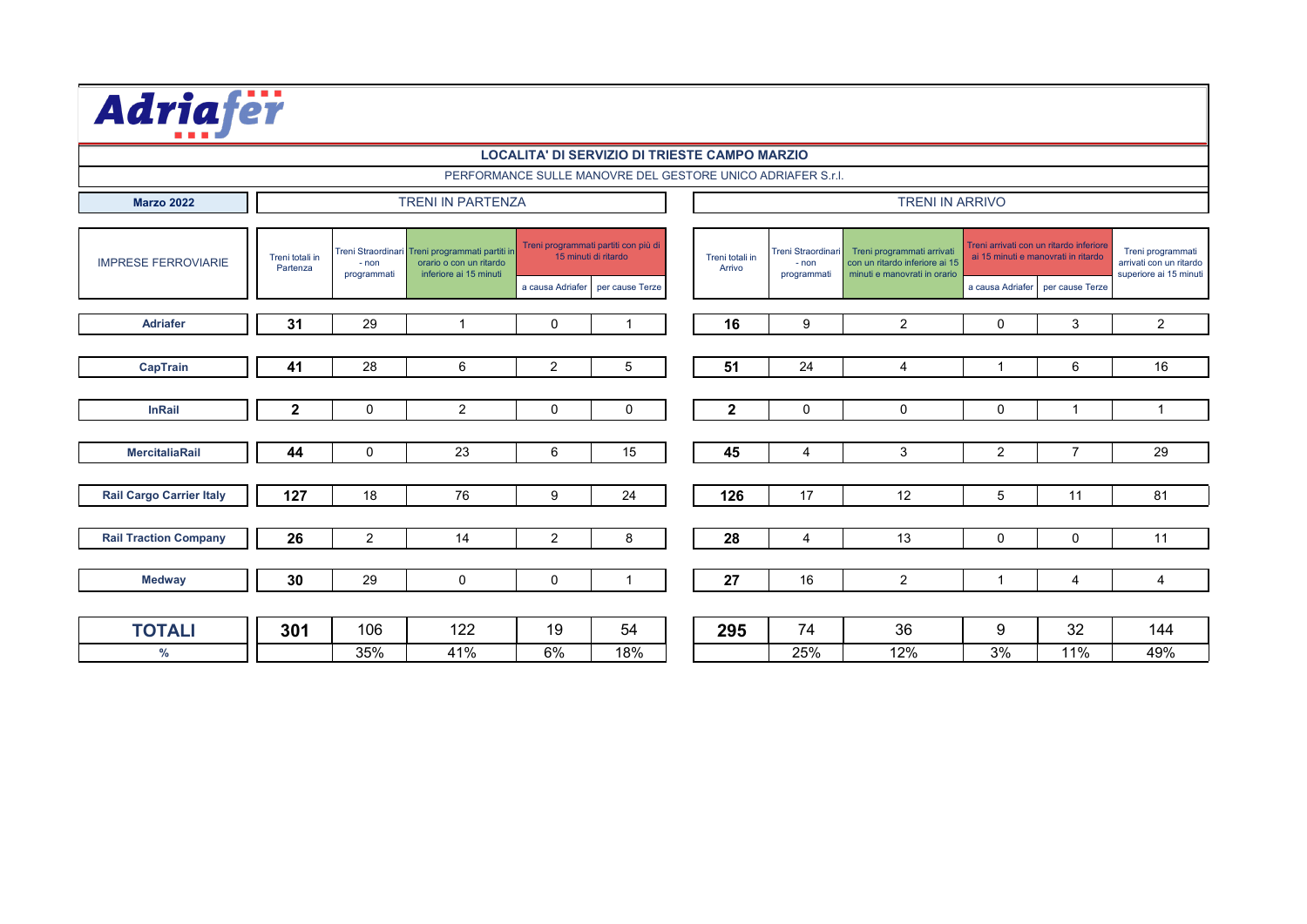## ADRIAFER



#### TRENI ORDINARI TRENI STRAORDINARI



TRENI IN ORARIO O CON RITARDO < 15 MINUTI TRENI CON RITARDO > 15 MINUTI (CAUSA ADRIAFER) TRENI CON RITARDO > 15 MINUTI (CAUSE TERZE)

#### TRENI IN ORARIO O CON RITARDO < 15 MINUTI 1 TRENI CON RITARDO > 15 MINUTI (CAUSA ADRIAFER) 0 TRENI CON RITARDO > 15 MINUTI (CAUSE TERZE) 1 RITARDI DEI TRENI IN PARTENZA

#### RITARDI DEI TRENI IN ARRIVO



| RITARDI DEI TRENI IN ARRIVO                                           |  |
|-----------------------------------------------------------------------|--|
| TRENI IN ORARIO O CON RITARDO < 15 MINUTI E MANOVRATI IN ORARIO       |  |
| TRENI CON RITARDO < 15 MINUTI E MANOVRATI IN RITARDO (CAUSA ADRIAFER) |  |
| TRENI CON RITARDO < 15 MINUTI E MANOVRATI IN RITARDO (CAUSE TERZE)    |  |
| <b>ITRENI CON RITARDO &gt; 15 MINUTI</b>                              |  |

#### TRENI IN ORARIO O CON RITARDO < 15 MINUTI E MANOVRATI IN ORARIO

TRENI CON RITARDO < 15 MINUTI E MANOVRATI IN RITARDO (CAUSA ADRIAFER) TRENI CON RITARDO < 15 MINUTI E MANOVRATI IN RITARDO (CAUSE TERZE)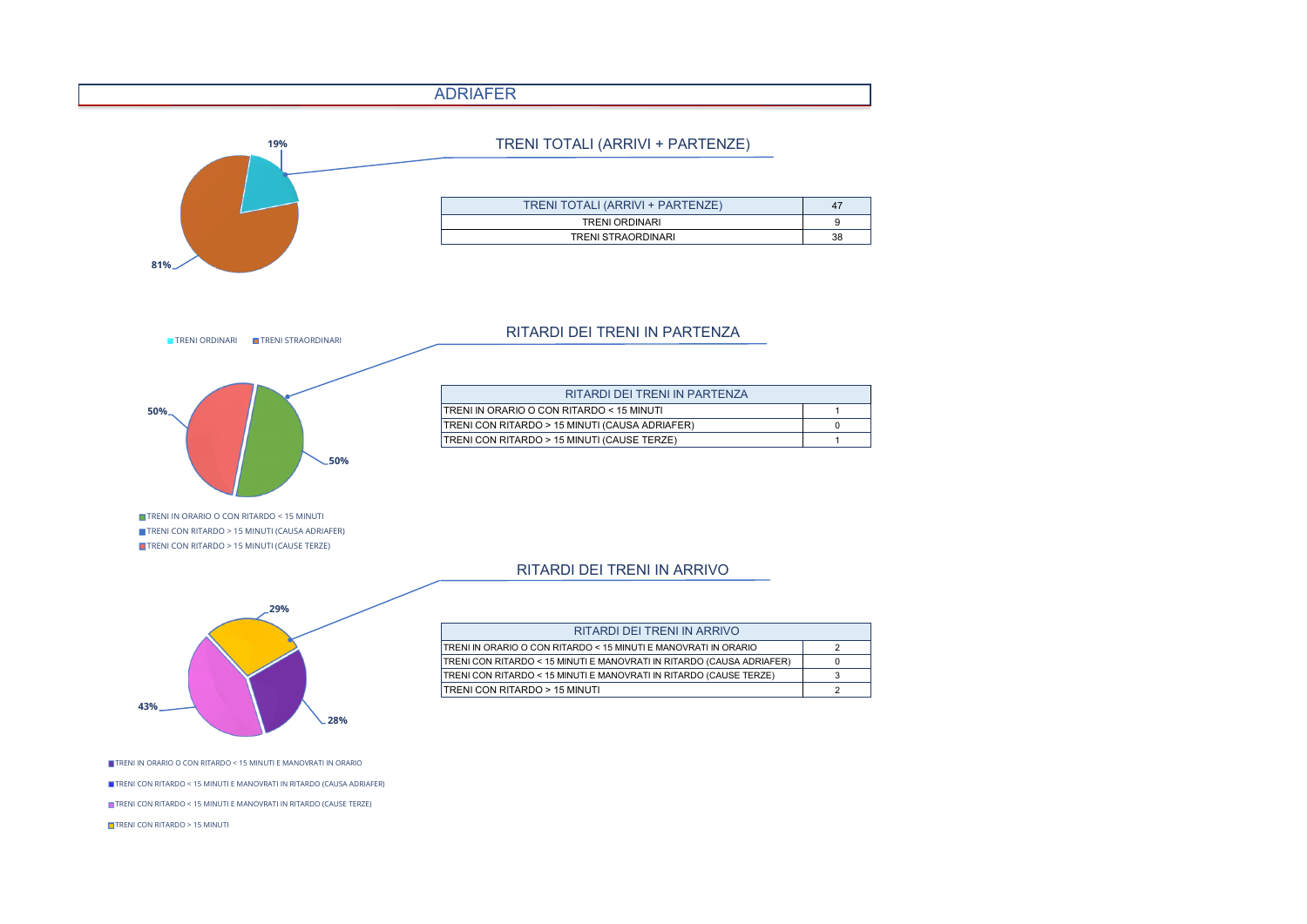# **CAPTRAIN**



TRENI TOTALI (ARRIVI + PARTENZE)

| TRENI TOTALI (ARRIVI + PARTENZE) | 92 |
|----------------------------------|----|
| <b>TRENI ORDINARI</b>            | 40 |
| TRENI STRAORDINARI               | 52 |

TRENI ORDINARI TRENI STRAORDINARI



TRENI IN ORARIO O CON RITARDO < 15 MINUTI TRENI CON RITARDO > 15 MINUTI (CAUSA ADRIAFER) **TRENI CON RITARDO > 15 MINUTI (CAUSE TERZE)** 

#### RITARDI DEI TRENI IN PARTENZA

| RITARDI DEI TRENI IN PARTENZA                  |   |
|------------------------------------------------|---|
| ITRENI IN ORARIO O CON RITARDO < 15 MINUTI     | 6 |
| TRENI CON RITARDO > 15 MINUTI (CAUSA ADRIAFER) |   |
| TRENI CON RITARDO > 15 MINUTI (CAUSE TERZE)    | b |



## RITARDI DEI TRENI IN ARRIVO

| RITARDI DEI TRENI IN ARRIVO                                           |    |  |
|-----------------------------------------------------------------------|----|--|
| TRENI IN ORARIO O CON RITARDO < 15 MINUTI E MANOVRATI IN ORARIO       |    |  |
| TRENI CON RITARDO < 15 MINUTI E MANOVRATI IN RITARDO (CAUSA ADRIAFER) |    |  |
| TRENI CON RITARDO < 15 MINUTI E MANOVRATI IN RITARDO (CAUSE TERZE)    |    |  |
| <b>ITRENI CON RITARDO &gt; 15 MINUTI</b>                              | 16 |  |

TRENI IN ORARIO O CON RITARDO < 15 MINUTI E MANOVRATI IN ORARIO

TRENI CON RITARDO < 15 MINUTI E MANOVRATI IN RITARDO (CAUSA ADRIAFER)

TRENI CON RITARDO < 15 MINUTI E MANOVRATI IN RITARDO (CAUSE TERZE)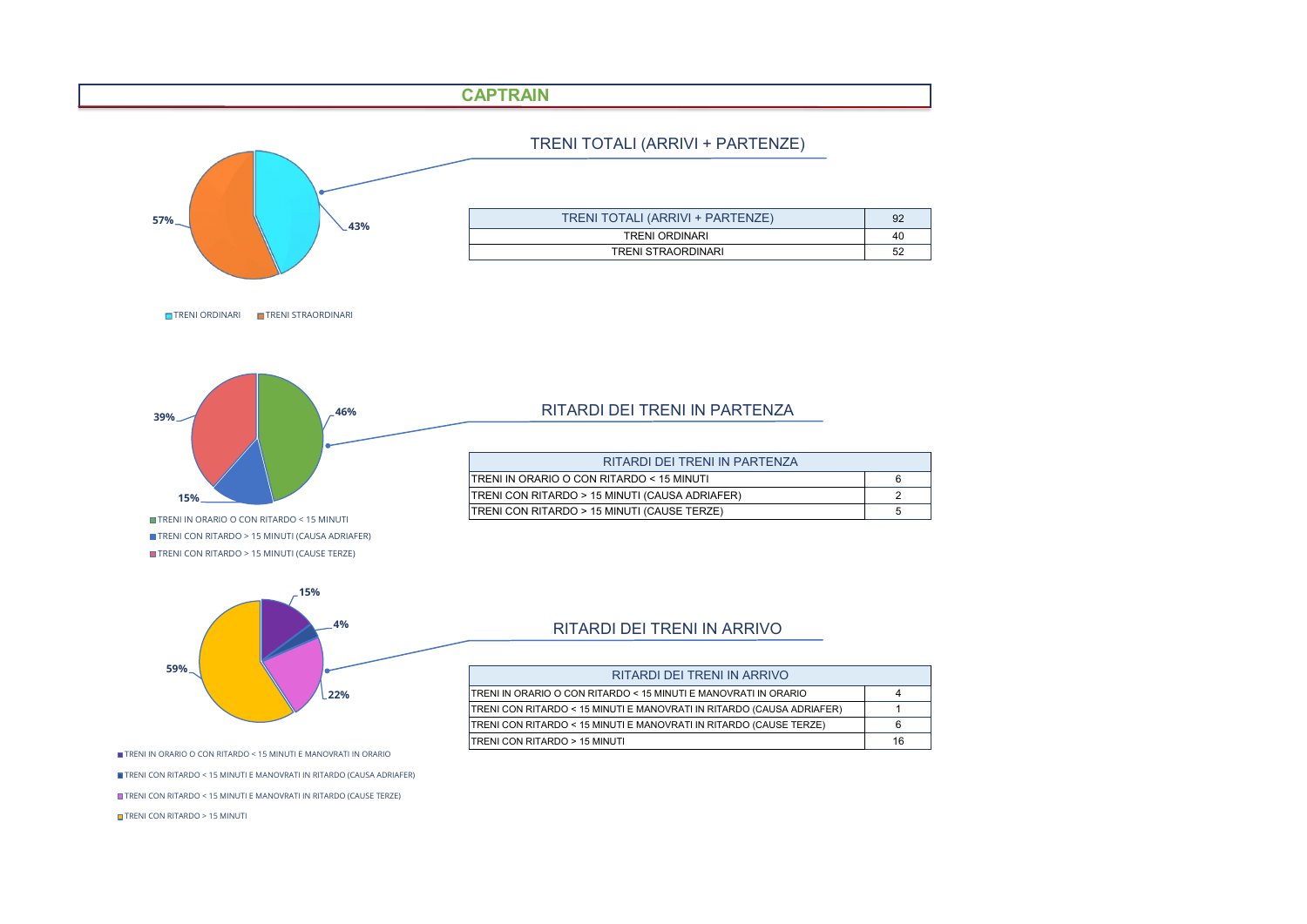## **INRAIL**



TRENI TOTALI (ARRIVI + PARTENZE)

| TRENI TOTALI (ARRIVI + PARTENZE) |  |
|----------------------------------|--|
| <b>TRENI ORDINARI</b>            |  |
| TRENI STRAORDINARI               |  |

TRENI ORDINARI TRENI STRAORDINARI



TRENI CON RITARDO > 15 MINUTI (CAUSA ADRIAFER) **TRENI CON RITARDO > 15 MINUTI (CAUSE TERZE)** 



## RITARDI DEI TRENI IN PARTENZA

| RITARDI DEI TRENI IN PARTENZA                   |  |
|-------------------------------------------------|--|
| ITRENI IN ORARIO O CON RITARDO < 15 MINUTI      |  |
| [TRENI CON RITARDO > 15 MINUTI (CAUSA ADRIAFER) |  |
| TRENI CON RITARDO > 15 MINUTI (CAUSE TERZE)     |  |

#### RITARDI DEI TRENI IN ARRIVO

| RITARDI DEI TRENI IN ARRIVO                                           |  |
|-----------------------------------------------------------------------|--|
| TRENI IN ORARIO O CON RITARDO < 15 MINUTI E MANOVRATI IN ORARIO       |  |
| TRENI CON RITARDO < 15 MINUTI E MANOVRATI IN RITARDO (CAUSA ADRIAFER) |  |
| TRENI CON RITARDO < 15 MINUTI E MANOVRATI IN RITARDO (CAUSE TERZE)    |  |
| TRENI CON RITARDO > 15 MINUTI                                         |  |

TRENI IN ORARIO O CON RITARDO < 15 MINUTI E MANOVRATI IN ORARIO

TRENI CON RITARDO < 15 MINUTI E MANOVRATI IN RITARDO (CAUSA ADRIAFER)

TRENI CON RITARDO < 15 MINUTI E MANOVRATI IN RITARDO (CAUSE TERZE)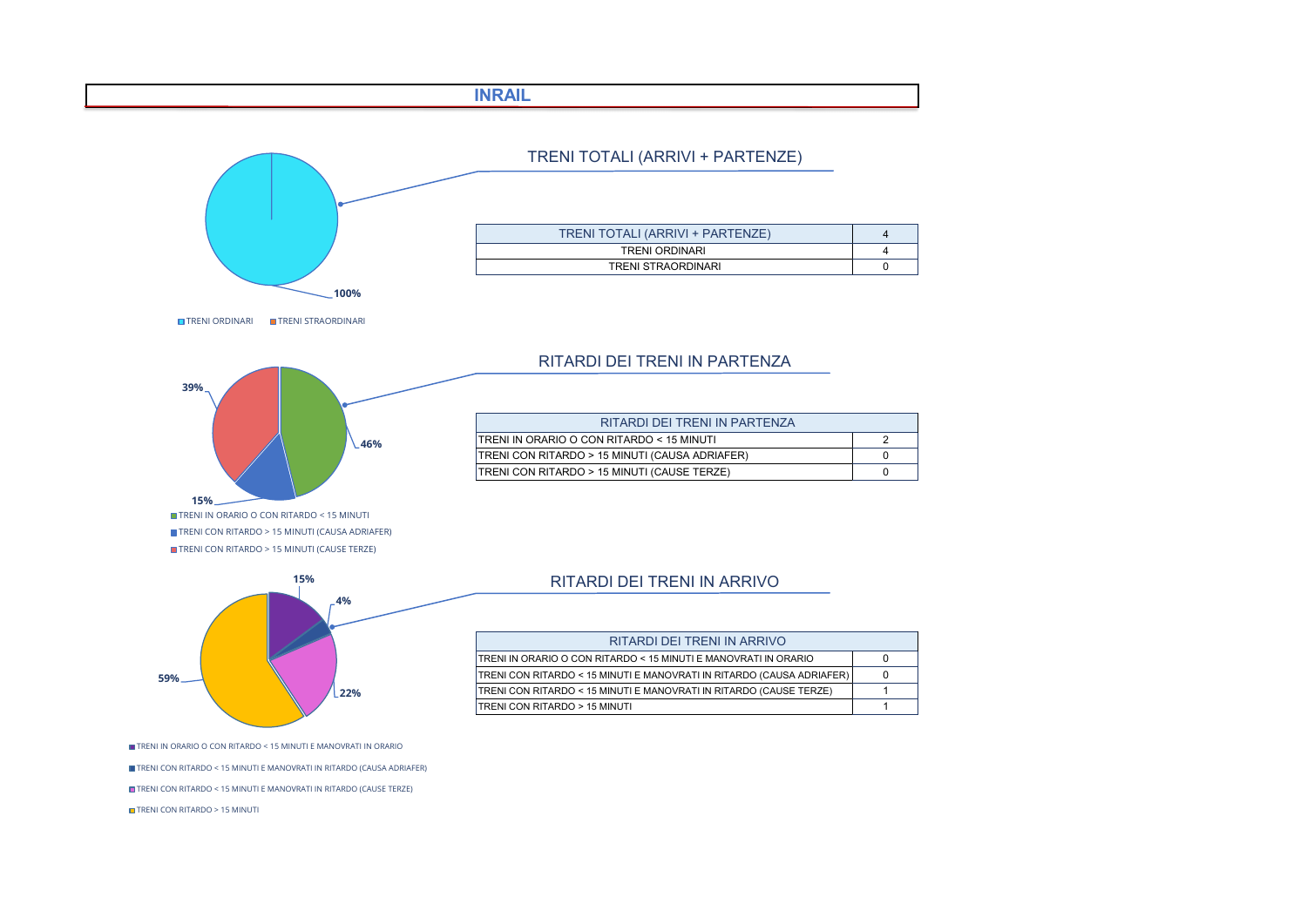# **MERCITALIARAIL**



# TRENI TOTALI (ARRIVI + PARTENZE)

| TRENI TOTALI (ARRIVI + PARTENZE) | 89 |
|----------------------------------|----|
| <b>TRENI ORDINARI</b>            | 85 |
| TRENI STRAORDINARI               | Δ  |



#### RITARDI DEI TRENI IN PARTENZA

| RITARDI DEI TRENI IN PARTENZA                         |    |
|-------------------------------------------------------|----|
| <b>ITRENI IN ORARIO O CON RITARDO &lt; 15 MINUTI</b>  | 23 |
| TRENI CON RITARDO > 15 MINUTI (CAUSA ADRIAFER)        |    |
| <b>TRENI CON RITARDO &gt; 15 MINUTI (CAUSE TERZE)</b> | 15 |



### RITARDI DEI TRENI IN ARRIVO

| RITARDI DEI TRENI IN ARRIVO                                           |    |
|-----------------------------------------------------------------------|----|
| ITRENI IN ORARIO O CON RITARDO < 15 MINUTI E MANOVRATI IN ORARIO      |    |
| TRENI CON RITARDO < 15 MINUTI E MANOVRATI IN RITARDO (CAUSA ADRIAFER) |    |
| TRENI CON RITARDO < 15 MINUTI E MANOVRATI IN RITARDO (CAUSE TERZE)    |    |
| ITRENI CON RITARDO > 15 MINUTI                                        | 29 |

TRENI IN ORARIO O CON RITARDO < 15 MINUTI E MANOVRATI IN ORARIO TRENI CON RITARDO < 15 MINUTI E MANOVRATI IN RITARDO (CAUSA ADRIAFER)

TRENI CON RITARDO < 15 MINUTI E MANOVRATI IN RITARDO (CAUSE TERZE)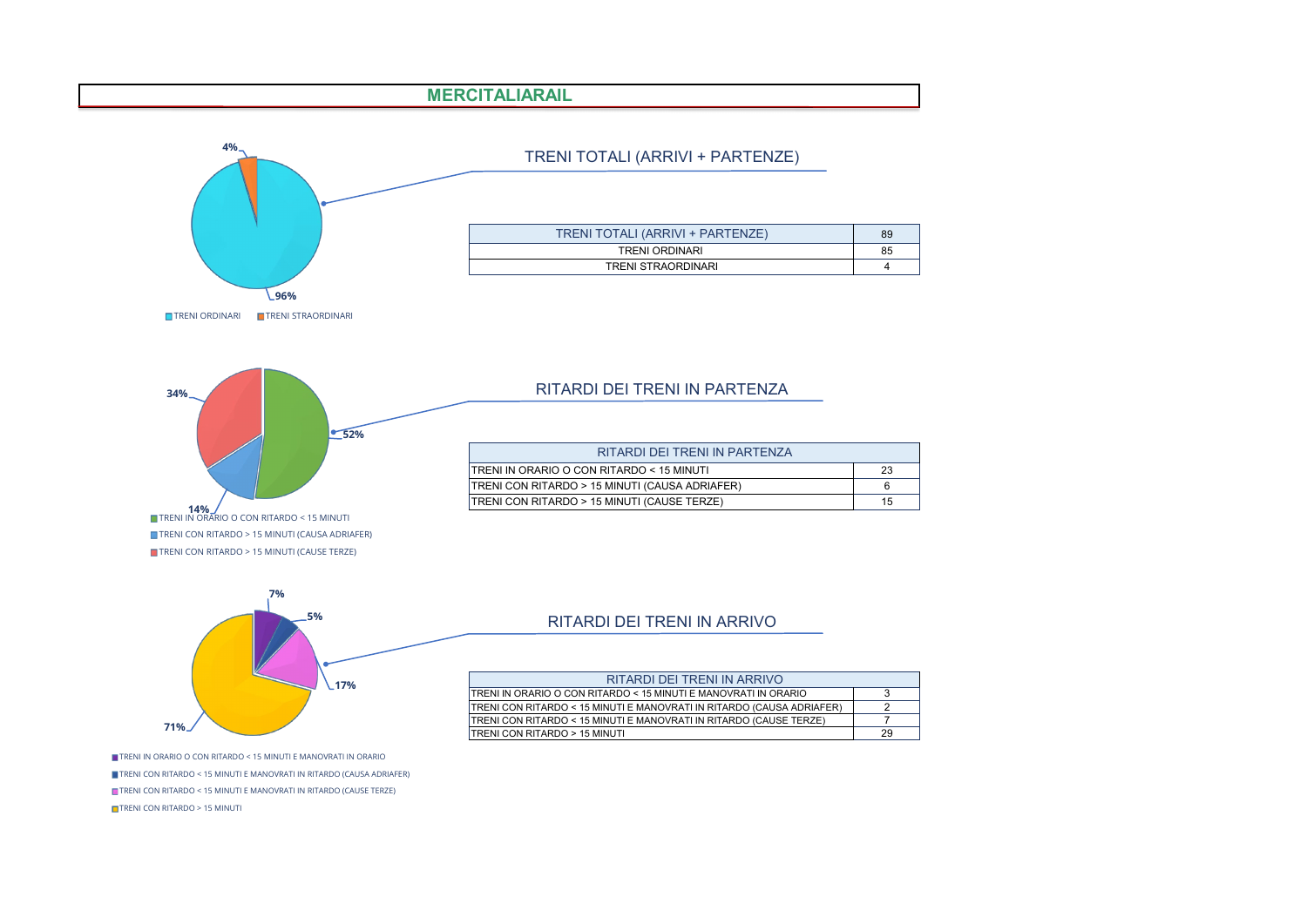## **RAIL CARGO CARRIER ITALY**



#### TRENI TOTALI (ARRIVI + PARTENZE)

**11% 5% 10% 74%**

#### RITARDI DEI TRENI IN ARRIVO

| RITARDI DEI TRENI IN ARRIVO                                           |    |  |
|-----------------------------------------------------------------------|----|--|
| TRENI IN ORARIO O CON RITARDO < 15 MINUTI E MANOVRATI IN ORARIO       | 12 |  |
| TRENI CON RITARDO < 15 MINUTI E MANOVRATI IN RITARDO (CAUSA ADRIAFER) |    |  |
| TRENI CON RITARDO < 15 MINUTI E MANOVRATI IN RITARDO (CAUSE TERZE)    | 11 |  |
| <b>ITRENI CON RITARDO &gt; 15 MINUTI</b>                              | 81 |  |

TRENI IN ORARIO O CON RITARDO < 15 MINUTI E MANOVRATI IN ORARIO TRENI CON RITARDO < 15 MINUTI E MANOVRATI IN RITARDO (CAUSA ADRIAFER) TRENI CON RITARDO < 15 MINUTI E MANOVRATI IN RITARDO (CAUSE TERZE) **T** TRENI CON RITARDO > 15 MINUTI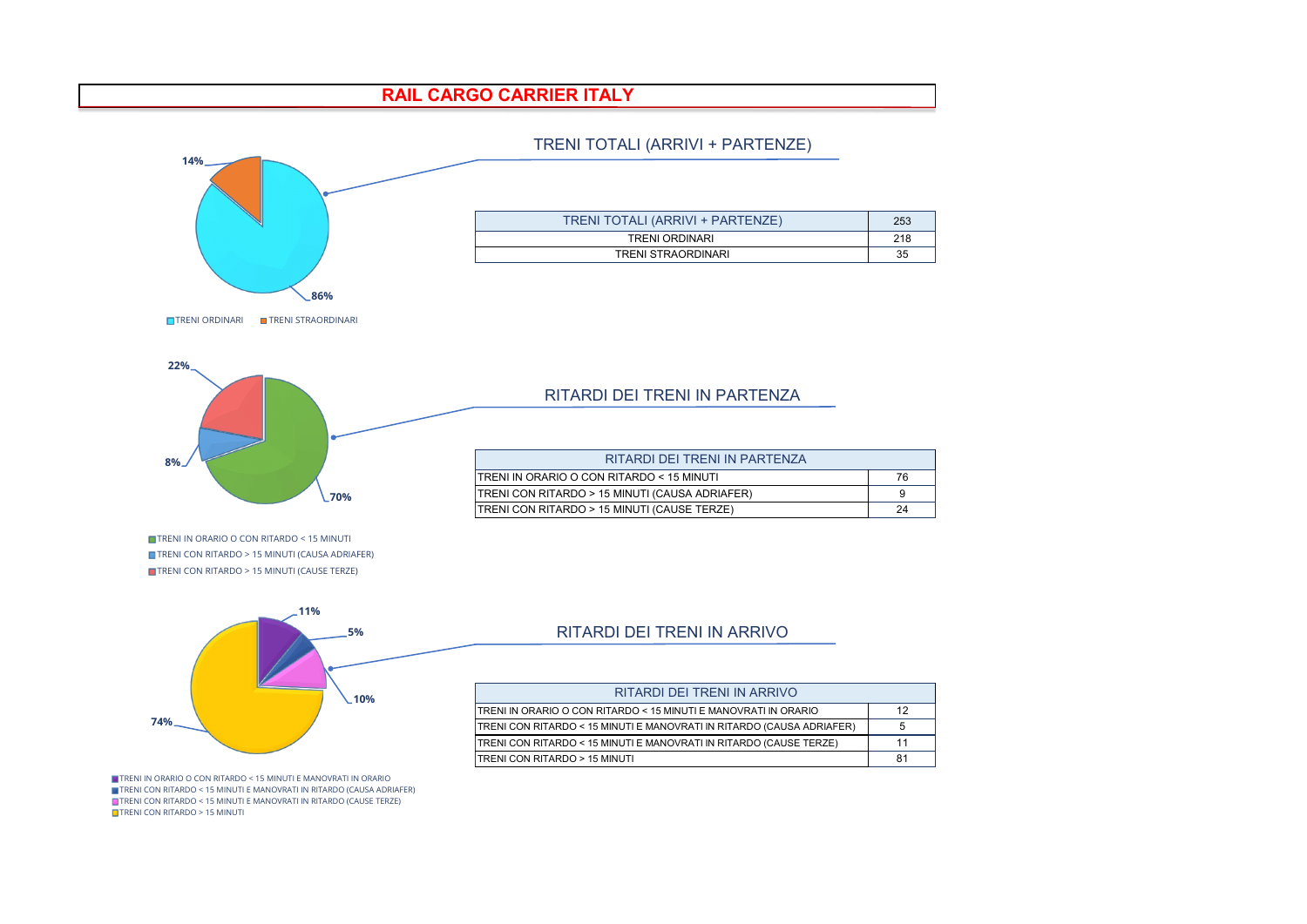## **RAIL TRACTION COMPANY**



## TRENI TOTALI (ARRIVI + PARTENZE)

| TRENI TOTALI (ARRIVI + PARTENZE) | 54 |
|----------------------------------|----|
| <b>TRENI ORDINARI</b>            | 48 |
| <b>TRENI STRAORDINARI</b>        |    |

**59% 8% 33%**

TRENI IN ORARIO O CON RITARDO < 15 MINUTI TRENI CON RITARDO > 15 MINUTI (CAUSA ADRIAFER) **TRENI CON RITARDO > 15 MINUTI (CAUSE TERZE)** 



TRENI IN ORARIO O CON RITARDO < 15 MINUTI E MANOVRATI IN ORARIO TRENI CON RITARDO < 15 MINUTI E MANOVRATI IN RITARDO (CAUSA ADRIAFER) TRENI CON RITARDO < 15 MINUTI E MANOVRATI IN RITARDO (CAUSE TERZE) TRENI CON RITARDO > 15 MINUTI

## RITARDI DEI TRENI IN PARTENZA

| RITARDI DEI TRENI IN PARTENZA                         |    |
|-------------------------------------------------------|----|
| ITRENI IN ORARIO O CON RITARDO < 15 MINUTI            | 14 |
| TRENI CON RITARDO > 15 MINUTI (CAUSA ADRIAFER)        |    |
| <b>TRENI CON RITARDO &gt; 15 MINUTI (CAUSE TERZE)</b> |    |

#### RITARDI DEI TRENI IN ARRIVO

| RITARDI DEI TRENI IN ARRIVO                                           |    |
|-----------------------------------------------------------------------|----|
| TRENI IN ORARIO O CON RITARDO < 15 MINUTI E MANOVRATI IN ORARIO       | 13 |
| TRENI CON RITARDO < 15 MINUTI E MANOVRATI IN RITARDO (CAUSA ADRIAFER) |    |
| TRENI CON RITARDO < 15 MINUTI E MANOVRATI IN RITARDO (CAUSE TERZE)    |    |
| TRENI CON RITARDO > 15 MINUTI                                         | 11 |